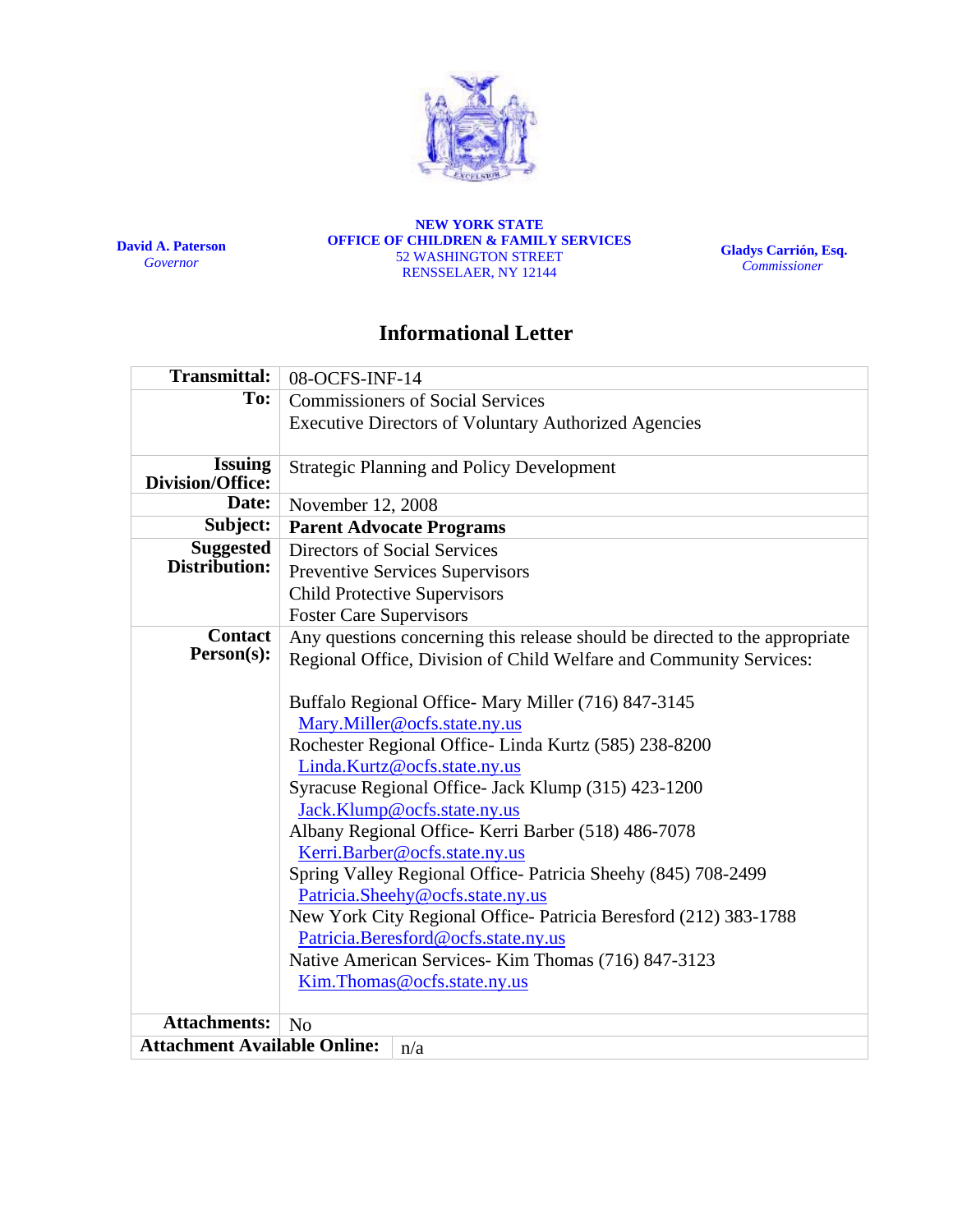#### **I. Purpose**

The purpose of this Informational Letter (INF) is to provide information to local departments of social services and voluntary authorized agencies regarding the use of parent advocates. Parent advocates can be part of an agency program or may be additional staff hired to supplement the child welfare services already provided in the agency. Parent advocate programs, whether a formalized program or the addition of parent advocate staff to agency staffing, employ parents who were previously recipients of child welfare services, and who have successfully addressed the issues which brought them to the attention of child welfare or child protective services (CPS). They are employed as advocates to assist other families that are involved in the child welfare system. These programs are currently operating in some agencies within New York State, and the Office of Children and Family Services (OCFS) supports use of these types of parent-to-parent support models.

## **II. Background**

In the late 1980s, there was a parent advocacy movement within the mental health system to include parents of children with emotional, behavioral, and mental health treatment needs in policy and program planning in order to add a family perspective. The phrase "nothing about us without us" was the concept that fueled this movement. In 1989, the Mental Health Association of New York State, Inc. (MHANYS) received a grant to hire a parent to connect other parents to each other statewide and develop a newsletter to address families' needs. In 1991, the Office of Mental Health (OMH) received a grant to develop an individualized care approach to serving children and families. As part of that grant, five parent advisors were hired to work with the Parent Support Network to inform, educate, support, advocate with, and organize the families in New York. From there, OMH's parent advocate program, called Families Together, grew into the statewide, parent-governed, non-profit, family-run and family-driven organization that it is today. The concept of this type of parent advocacy program has expanded to the child welfare system.

There are more than 27,000 children in foster care in New York State and 14,500 of these children have the permanency goal of return to parent/legal guardian.<sup>1</sup> In order for these parents to have their children returned to them from foster care, they must address the safety and other concerns that brought the child(ren) into care. To address these concerns and work toward the return of their child(ren), parents need to be engaged on some level with the child welfare system that removed the children from their home. This can be a challenge, especially to families who may be experiencing other stressors such as poverty, domestic violence, housing issues, and/or drug or alcohol

 1 NYS OCFS Data Warehouse data as of March 31, 2008.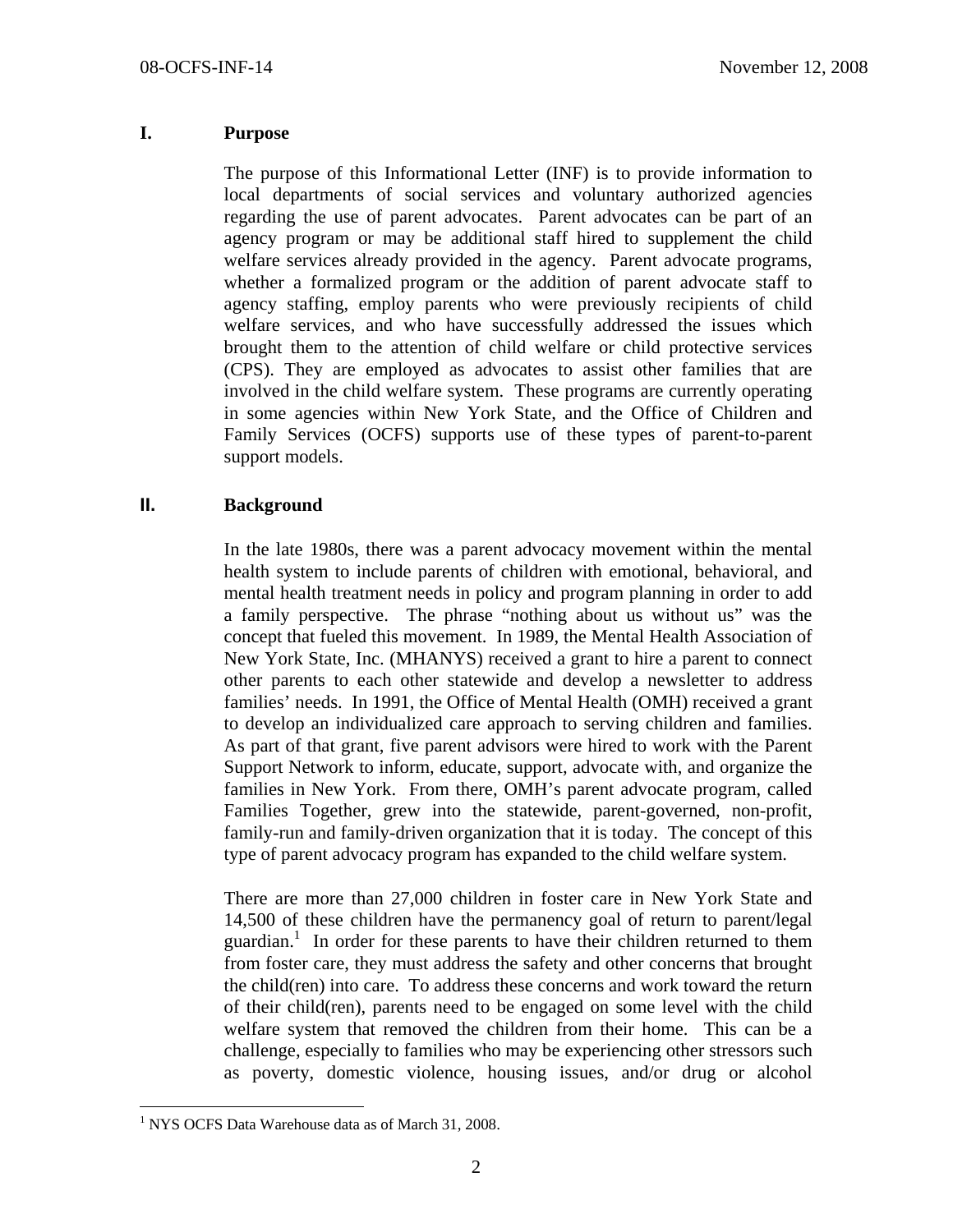dependence. These parents can feel overwhelmed and hopeless with all the obstacles they need to overcome to have their family reunited. They often struggle with trusting the child welfare system, and such mistrust is understandable given the power of child welfare authorities over their family status. Parents sometimes have difficulty being able to acknowledge their role in the removal of their children, which can make it difficult to fully engage in treatment and complete service plan requirements. To address these issues, some agencies within New York State have begun using parent advocate programs.

Parents who have experienced child welfare intervention firsthand have a different perspective and can offer a unique type of support to other parents who are currently experiencing similar situations. Individuals who have had experience as clients of the child welfare system and have successfully addressed the issues which brought them into contact with child welfare possess a wealth of knowledge and understanding of how the child welfare system functions in regard to their own personal experience within the system. As parents who have made it successfully through the child welfare system, these parent advocates can serve as positive role models for families trying to achieve reunification. They can provide hope, support, and motivation to families who need to navigate through the system and work toward getting their children returned to them. These advocates also are able to add credibility because they speak from their own real experiences rather than explaining how the system is "supposed to" work. Effective parent advocates have the willingness to share their own "story" and use it to instill hope for the families they are working with that their family can do it too. For all these reasons, parent advocates are able to engage families in the provision of services and have successful interactions within the child welfare system.

In 2001, the federal Child and Family Services Reviews (CFSR) showed that states across the nation had difficulty engaging families involved in the child welfare system in creating plans and accessing necessary services. Engagement is often synonymous with involvement, but families can be involved and compliant without being engaged. Engagement is about motivating and empowering families to recognize their own needs, strengths, and resources and to take an active role in changing things for the better. Families who are fully involved in the development of their own service plan are much more likely to implement that plan and therefore achieve goals of child safety and permanency. As a result of the CFSR findings concerning family engagement, initiatives were launched in many states to develop ways of improving family participation in the child welfare system. Methods of engagement such as family meetings, family team conferencing, father engagement, and parent advocacy programs emerged. OCFS has developed a parent-to-parent support model strategy as part of the Performance Improvement Plan (PIP) developed in 2003 as a result of the CFSR. The PIP submitted by New York State and approved by the Federal Government listed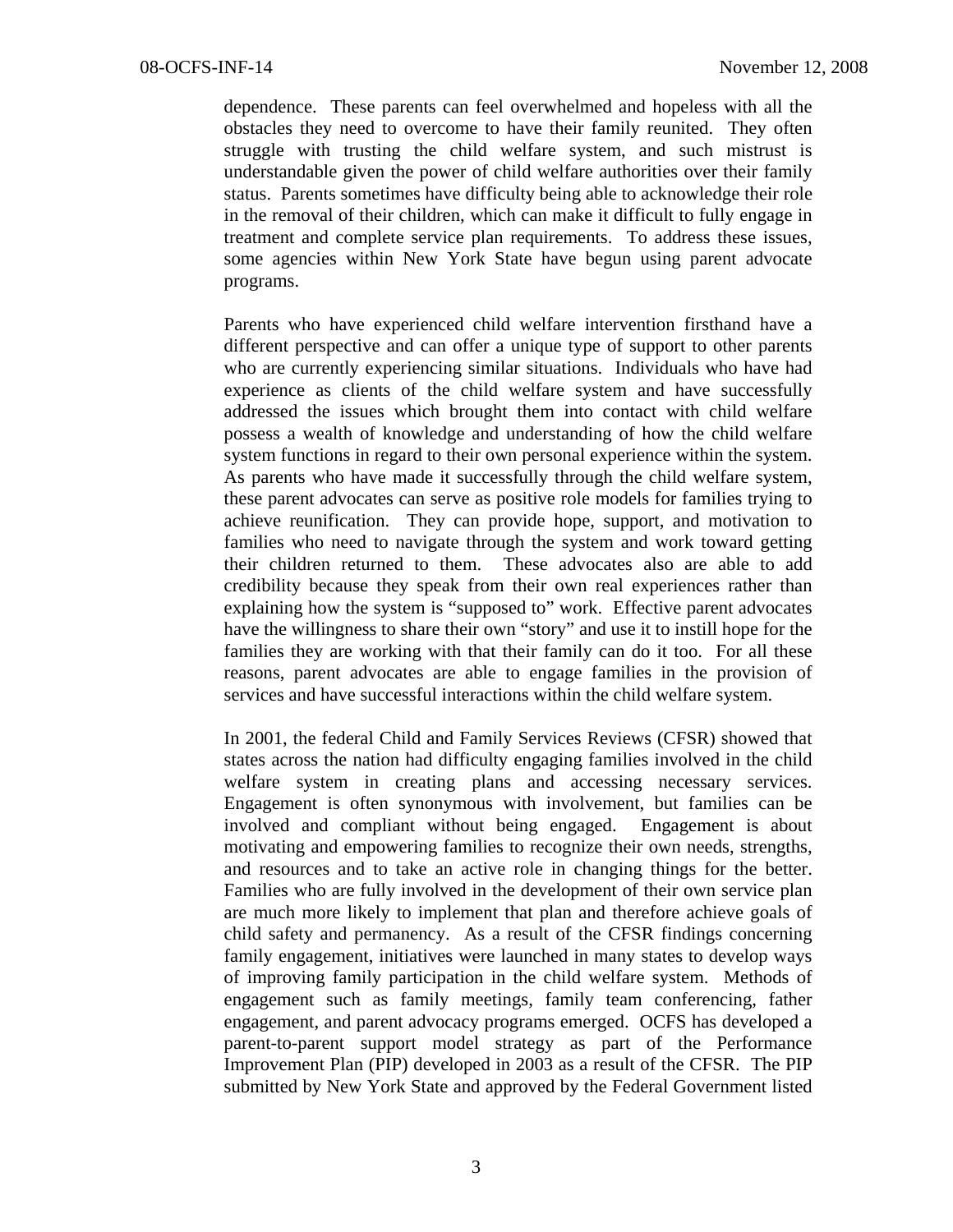1

13 strategies and accompanying action steps to address areas that needed improvement to achieve the desired child welfare outcomes.

In 2007, OCFS launched a pilot parent empowerment program, called Parentto-Parent, in Monroe and Ontario counties. This pilot program was developed through the work of an advisory board consisting of parents, CPS staff, and family support programs in the community. The program builds on the model already successfully in place in the mental health arena. With the assistance of other community programs, the advisory board collaborated with OCFS to transfer the model's strengths to the child welfare arena. The parent consultant program is a two-year pilot program that has just completed its first year. A formal evaluation, including measurable outcomes, is being conducted by the University of Rochester. This evaluation is expected to show the value of parent advocates, and the cost benefit of utilizing parent advocates to achieve outcomes. Results from this evaluation should be provided to OCFS by fall 2009.

In addition to the pilot initiative, several agencies within New York State currently have parent advocate programs.<sup>2</sup> One such program that operates in New York City is the Child Welfare Organizing Project (CWOP). CWOP is an independent and privately funded parent organization led by parents who have personal experience with the Administration for Children's Services (ACS). The "Parent Organizers' Advocates" are available to all ACS involved parents, regardless of what other agencies the parents may be involved with. In addition to CWOP, there are approximately 21 New York City foster care agencies that have parent advocate programs.

Input obtained from parent advocate programs suggests these services not only enhance the well-being of those families served, but may also prove cost effective if children are able to be safely maintained in their own home or returned home sooner. These programs can also have related positive impacts. One example is that through their work with the parent advocate, casework staff may gain a better understanding of the hurdles families experiencing the child welfare system encounter, and have increased empathy for such families. In addition, while there may not be evidence that proves that the use of parent advocates can be effective in addressing disproportional over-representation of African-American (and other groups) of children in foster care, it may be a promising practice if recruitment of qualified parent advocates from disproportionately represented communities can be achieved. Overall, it appears that parent advocate programs can be a valuable resource in the delivery of child welfare services.

<sup>&</sup>lt;sup>2</sup> Parent advocate programs use a range of titles such as: parent consultant, parent specialist, parent organizer, parents as partners, family specialist, and family consultant.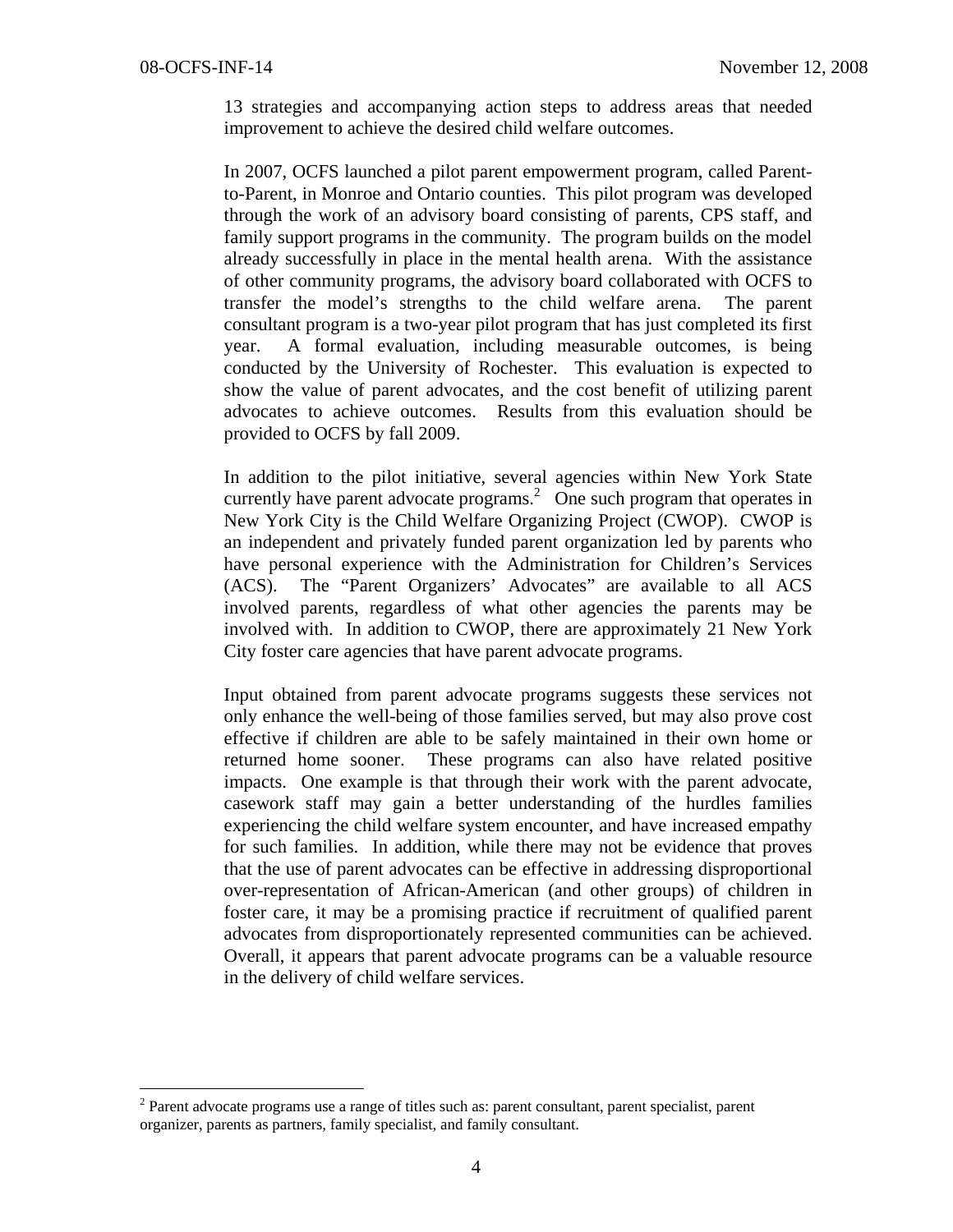### **III. Program Implications**

Several parent-to-parent models are available, which all share the same goal of providing needed support to struggling families in the child welfare system. This support is provided by parents who are uniquely qualified to engage the family; develop a relationship with the family; be available as needed to offer assistance, direction and advocacy; help them identify and access community supports; help empower the family in meeting identified outcomes; and provide ongoing emotional support.

Caseload sizes can vary from working with a specific set of families, usually five to ten, to working with many families in some aspect or another. Parent advocate programs can also vary in the services provided. Advocates may be limited to working with only families whose children are in foster care, or may work with families who are involved with child protective or preventive services, but whose children have not yet come into foster care. Some programs also utilize the advocate's skills across the "life of the case" (from CPS investigation to foster care placement to supporting families who have recently had their children returned home). Parent advocates may be of particular assistance with families that have not responded to previous outreach, have expressed unwillingness to participate in planning, or have demonstrated ambivalence toward the process.

The goal of the parent advocate program is to assist families in feeling empowered to make their own good decisions; establish their own outcomes related to safety, permanency, and well-being of their families; and to better utilize their own innate resources, family, and extended family and community resources to help them achieve their outcomes. The expected result will be strengthening parent/child attachments, increasing family responsibility, building a Family Support Model system of supports, and reinforcing family skills to be self-sustaining. Parent advocates will need to have the knowledge and skills needed to assist the families toward this goal. Matching advocates with families should be done according to the needs of the parents and the skill levels of the advocate. Ideally, a parent advocate should be assigned as early in the case as possible and remain with the same family throughout their experiences with "the systems" in which they are involved.

### **Functions of Parent Advocates**

Parent advocates provide support and advocacy to families through a variety of activities that may include the following:

- engaging families and helping them understand the child welfare and family court process
- attending case conferences or family team conferences
- facilitating productive visitation between parents and their children in foster care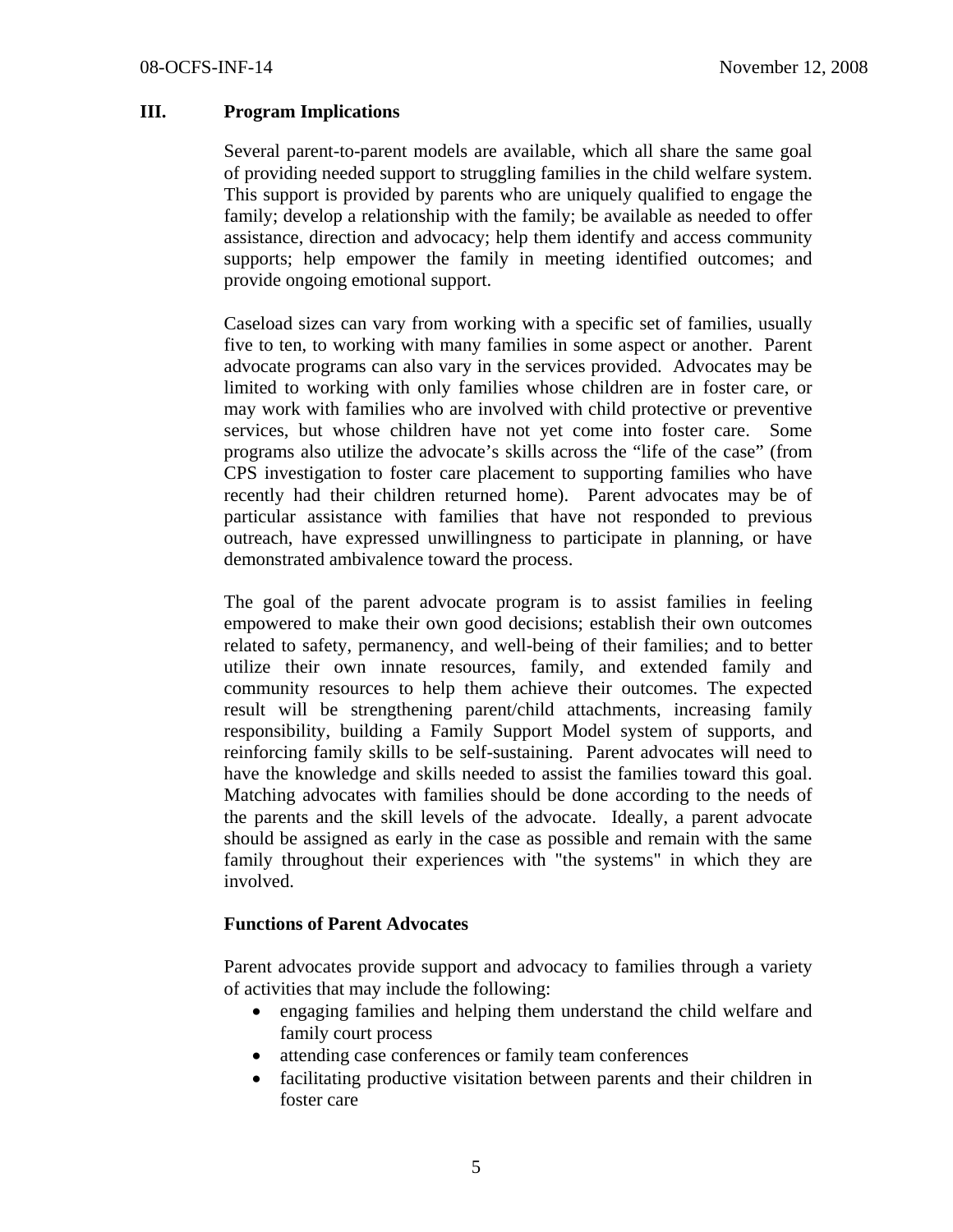- accompanying families to court, school, public benefits offices, health centers, etc.
- assisting families in advocating for themselves
- providing assistance in accessing community resources
- facilitating appointments
- conducting aftercare visits following foster care discharge
- facilitating support groups
- representing the parent perspective and voice in meetings with public officials regarding policy and agency practices, etc.
- working as a liaison between parents, case workers, foster parents, and other service providers to bridge gaps between the family and agency staff, and support relationship development
- assisting with training other parent advocates

### **Recruitment and Training**

For most parent advocate programs, the primary source of referrals will be public and private agencies that have worked with families involved in the child welfare system. Applicants can also be self-referrals; however, expectations would need to be similar to those from agency referrals in that the applicant would need to show a successful "graduation from the system." As a parent advocate program grows, there will likely be family members who successfully complete the program and become parent advocates themselves.

Most agencies that have this type of parent-to-parent program require training for the parent advocates. Training should include a baseline understanding of child protective and child welfare services; understanding and working with boundaries with families with needs; understanding the role of the parent consultant and the caseworker; communication and advocacy skills; understanding public assistance and public housing issues; understanding domestic violence, mental health, substance abuse, HIV-AIDS, legal issues, confidentiality, and parent rights. Confidentiality requirements for parent advocates should be the same as for other child welfare staff. Information gathered by a parent advocate should be shared only with those who "have a need to know," such as child protective service staff, judges, case managers, and case planners. Many agencies have ongoing skill development opportunities provided around sensitivity, coaching, grief counseling and attachment. Other agencies send their parent advocates to outside training programs, such as the Family Development Credentialing (FDC) training through Cornell University or Columbia University's Parent Empowerment and Self-Advocacy (PESA) program.

## **Support for Parent Advocates**

Parent advocates can work full time or part time for an agency, or on a contractual basis. Some agencies pay them an annual salary and others pay daily stipends. It is very important that parent advocates receive ongoing